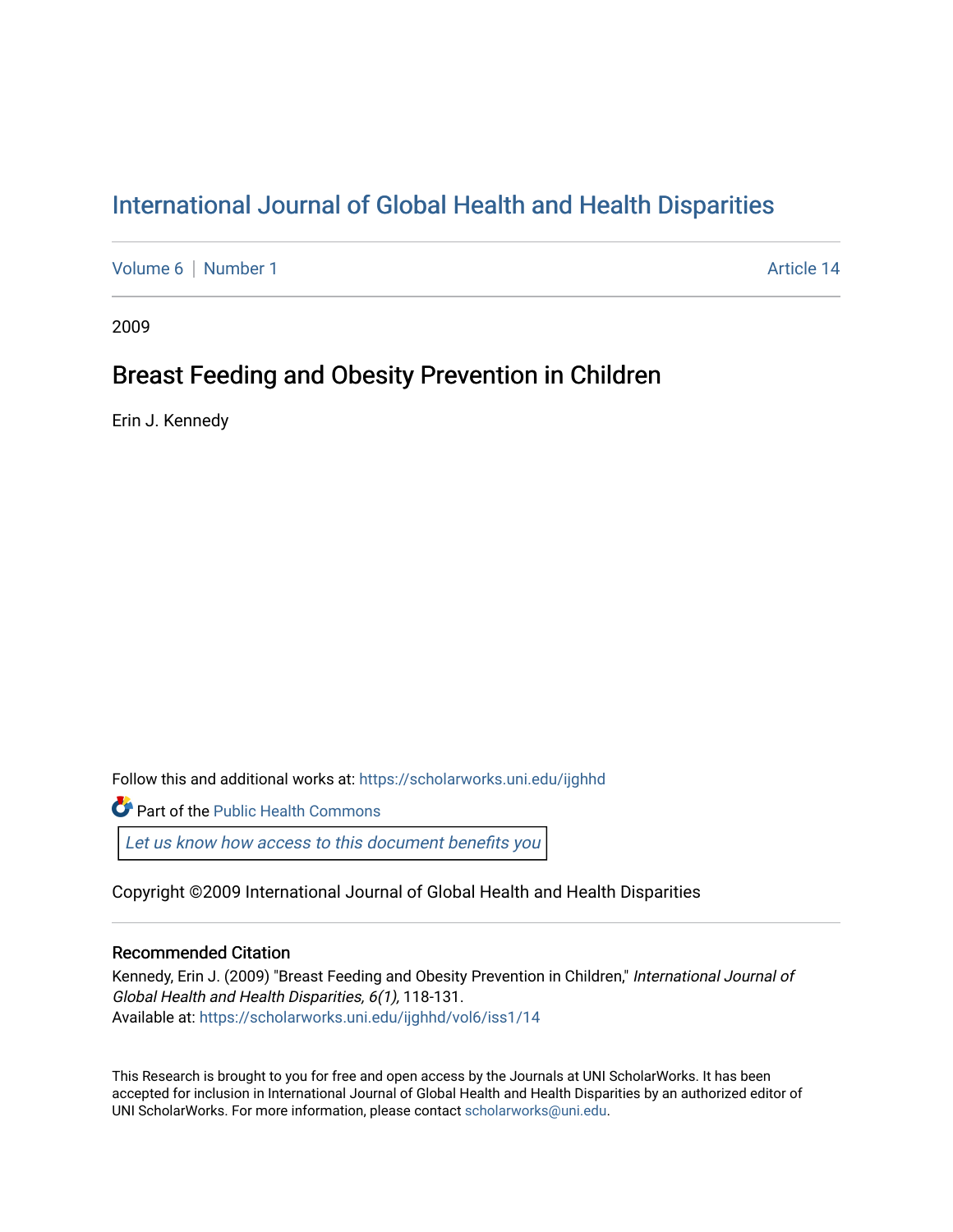# **BREAST FEEDING AND OBESITY PREVENTION IN**  Kennedy: Breast Feeding and Obesity Prevention in Children **CHILDREN**

### Erin J. Kennedy, MD, MPH Candidate

Breast feeding is strongly supported by both governmental and medical professional organizations because of the numerous acknowledged benefits to both mother and infant. The American Academy of Pediatrics states that breast feeding is ideal nutrition and sufficient to support optimal growth and development for approximately the first 6 months oflife and recommends that breast feeding be continued for at least **12**  months of life (AAP, 1997).

With regard to the benefits to the breast fed infant, research in developed countries including the United States provides strong evidence that human milk decreases the incidence and severity of infectious diseases including diarrhea, lower respiratory infection, otitis media, bacteremia, urinary tract infection, and necrotizing enterocolitis due to immunologic components transferred from mother to child. There are a number of studies that show a possible protective effect of human milk feeding against sudden infant death syndrome, insulin-dependent diabetes mellitus, Crohn's disease, ulcerative colitis, allergic diseases, and obesity. Breastfeeding has also been related to possible enhancement of cognitive development (United States Breast Feeding Committee, 2007).

There are a plethora of studies that support health benefits to breast feeding mothers (La Leche League, 2008). Breast feeding stimulates the release of oxytocin from the pituitary, resulting in uterine contraction allowing for less postpartum bleeding and more rapid uterine involution. Lactational amenorrhea causes less menstrual blood loss over the months after delivery decreasing risk for anemia. Lactating women have an earlier return to prepregnancy weight over their non-breast feeding peers, delayed resumption of ovulation with increased child spacing, improved bone remineralization postpartum with reduction in osteoporotic hip fractures in the postmenopausal period, and reduced risk of ovarian and breast cancer. Prolactin, the hormone produced to sustain breast feeding, promotes a sense of well-being, reduction in stress-response, and feelings of attachment between mother and child. Breastfeeding offers the financial benefit of being essentially without cost, compared to the estimated cost of artificial feeding that is approximately \$1200 per child per year for the least expensive form that is powdered formula.

The focus of this paper is to provide a review of current research regarding the possible protective effect of breast feeding against childhood obesity. This relationship is of importance as the United States is not immune to the obesity epidemic in children (Institute of Medicine, 2008). Over the past 30 years, the childhood obesity rate defined as at or greater than the 95<sup>th</sup> percentile for age has tripled in children aged 2-5 years old and adolescents aged 12-19 years old, and doubled in children aged 6-11 years old. In 2000, the prevalence of obesity was 10% for age 2-5 year olds, and 15% for 6-11 and 12-19 year olds. The negative impacts of obesity and overweight on health and wellness during childhood are recognized to have negative health consequences that include diabetes mellitus, precocious puberty, fertility problems, hyperlipidemia, hypertension,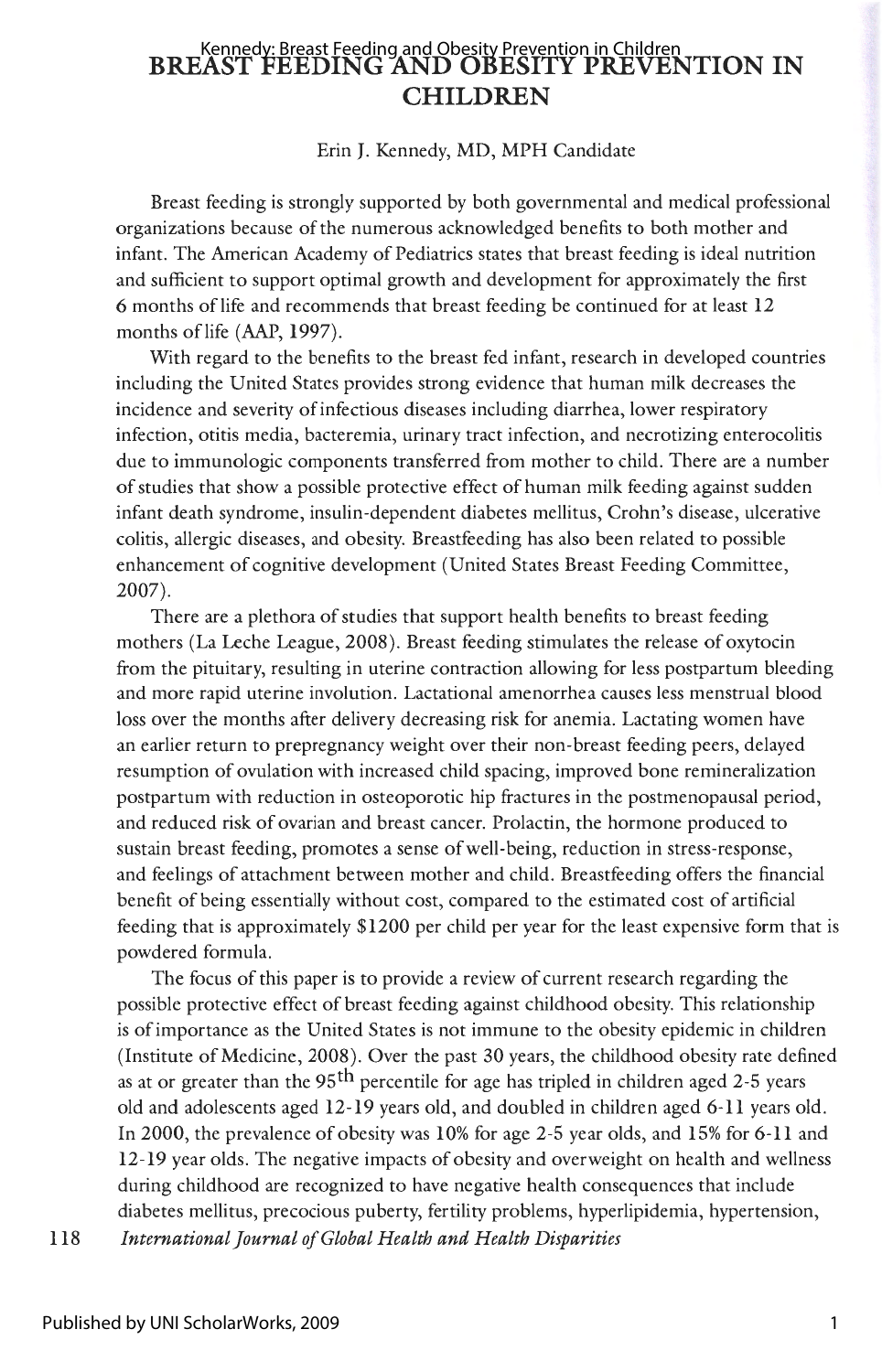sleep apnea, and depression (UpToDate, 2008). It is the topic of this paper to review literature published since 1999 on the epidemiologic impact of breast feeding on childhood overweight and obesity in children one to fourteen years old. International Journal of Global Health and Health Disparities, Vol. 6, No. 1 [2009], Art. 14

### LITERATURE REVIEW

#### *Von Kries et al., 1999:*

A study by Von Kries et al. in 1999 supports a protective effect of breast feeding on childhood obesity in children 5 and 6 years old. This study specifically aimed to assess the impact of breast feeding on the prevalence of being overweight ( defined by BMI above the 90<sup>th</sup> percentile) or obese (defined by BMI above the  $97<sup>th</sup>$  percentile) in children entering school at the age of 5 or 6 in 1997 in rural Bavaria, Germany.

This cross-sectional study used data that was obtained at the time of a national obligatory health examination and questionnaires completed by the parents at the time of examination. Height and weight were measured as part of the routine examination allowing for calculation of body mass index ( $BMI = kg/m<sup>2</sup>$ ). The questionnaire asked the child's breast feeding history and duration of exclusive breast feeding such that exclusive breast feeding was defined as the child being fed no food other than breast milk. To assess additional confounders, questions were asked about the number of siblings, parents' ages, child's health, introduction of solids to the child's diet, dietary habits, and parental smoking habits. The highest level of education attained by either parent was used as a marker for social class. The prevalence of obese children was calculated according to the duration of breast feeding. The appropriate chi-squared tests were used to compare several items in breast fed and non-breast fed children and their association with the child being overweight or obese . Logistic regression models were used to assess the impact of variables that were significantly associated (P<0.05) with both breast feeding and being overweight or obese. Confounding was assumed to have occurred if the odds ratio (OR) changed by greater than 10%. Confounders and independent risk factors were included in the final logistic regression model. Data was available for 9206 children, 4022 children who had never been breast fed and 5124 children who had ever been breast fed, and represented a 76.7% response rate.

Analysis of crude data before adjustment for potentially confounding variables showed a dose-dependent effect of the duration of breast feeding on the prevalence of overweight and obese in children at time of entry to school ( table 1 ).

TABLE 1: DURATION OF BREAST FEEDING AND PREVALENCE (95% Cl) OF BEING OVERWEIGHT (BMI >90%ILE) OR OBESE (BMI >97%ILE) AMONG 5 AND 6 YEAR OLDS LIVING IN RURAL BAVARIA

| Duration of Breast feeding         | Overweight        | Obese          |
|------------------------------------|-------------------|----------------|
| Never $(n=4022)$                   | $12.6(12.4-12.9)$ | $4.5(4.4-4.6)$ |
| Ever $(n=5184)$                    | $9.2(9.0-9.3)$    | $2.8(2.7-2.8)$ |
| <b>Exclusively Breast fed for:</b> |                   |                |
| $\leq$ 2 months (n=2084)           | $11.1(10.6-11.6)$ | $3.8(3.6-4.0)$ |
| $3-5$ months (n=2052)              | $8.4(8.1-8.8)$    | $2.3(2.2-2.4)$ |
| $6-12$ months (n=863)              | $6.8(6.1-7.6)$    | $1.7(1.6-1.9)$ |
| >12 months $(n=121)$               | $5.0(1.1-8.8)$    | $0.8(0.2-1.5)$ |

119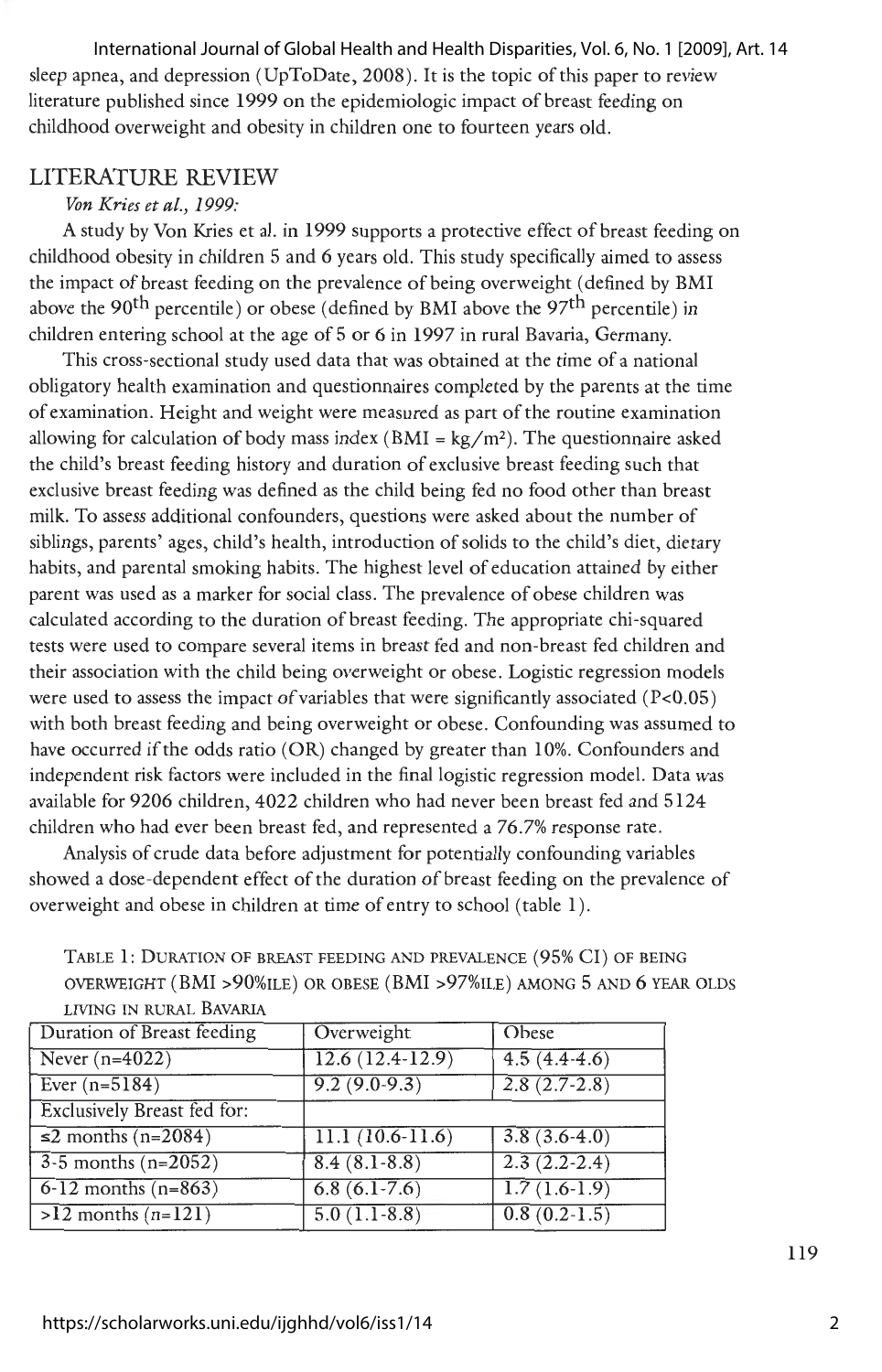The study assessed several indicators of the family's lifestyle in relation to the child Kennedy: Breast Feeding and Obesity Prevention in Children being breast fed or not, as well as the tendency to being overweight or obese . Higher levels of parental education ( $\geq 10$  year) and low birth weight were inversely associated with being overweight or obese, whereas maternal smoking during pregnancy and the child having his or her own bedroom were positively correlated. Full fat milk products were less frequently consumed by overweight children, and the consumption oflow fat milk products was higher. Overweight children also ate less butter than children who were not overweight. All of these effects were modest when compared to parental education. This was the only factor that accounted for a shift of the OR toward unity by at least 10% which related breast feeding to being overweight or obese supporting a confounding effect of parental education as a marker for SES on tendency to breast feed .

Table 2 shows the dose dependent impact of breast feeding on being overweight or obese with calculation of the OR adjusted for level of parental education, maternal smoking during pregnancy, low birth weight, own bedroom, and frequent consumption of full fat products and butter. In children who had been breastfed for 6 months or more, the risks of being overweight or obese were reduced by >30% and >40%, respectively, though this trend was not generally statistically significant.

| Duration of Breast feeding  | Being Overweight  | <b>Being Obese</b>  |  |  |
|-----------------------------|-------------------|---------------------|--|--|
| Exclusively Breast fed for: |                   |                     |  |  |
| $\leq$ 2months (n=2084)     | $0.89(0.73-1.07)$ | $0.90(0.65-1.24)$   |  |  |
| $3-5$ months (n=2052)       | $0.87(0.72-1.05)$ | $0.65(0.44-0.95)$   |  |  |
| $6-12$ months $(n=863)$     | $0.67(0.49-0.91)$ | $0.57(0.33 - 0.99)$ |  |  |
| $>12$ months $(n=121)$      | $0.43(0.17-1.07)$ | $0.28(0.04-2.04)$   |  |  |
| Ever breast fed (n=5184)    | $0.79(0.68-0.93)$ | $0.75(0.57-0.98)$   |  |  |

TABLE 2: AOR (95% Cl) OF THE DOSE DEPENDENT IMPACT OF BREAST FEEDING ON BEING OVERWEIGHT OR OBESE IN CHILDREN AGED 5 OR 6 IN RURAL BAVARIA

There are some strengths and weaknesses to this study that must be considered when interpreting the results. Regarding the strengths of this study, data available through the existing infrastructure of a nationally obligatory health examination allows for less expense while obtaining a large sample size that strengthens the power of the study. Though the information was not specifically recorded for the purpose of the study, height and weight are objective measures allowing for accurate classification of overweight or obese, protecting the outcome variable from significant error. A limitation of most cross-sectional studies is ability to determine causation between exposure and outcome such that it is often difficult to determine if the exposure caused the outcome or exists concurrently with the outcome. Due to the nature of this particular exposure, breast feeding, being in the remote past and not ongoing, the measured outcome is known to occur temporally after the exposure strengthening the argument for causation and the conclusions of the study.

There were several limitations in the study design. Information obtained through questionnaires about the independent variable, breast feeding history, relies on the memory of the parents to obtain information about past events which is subject to recall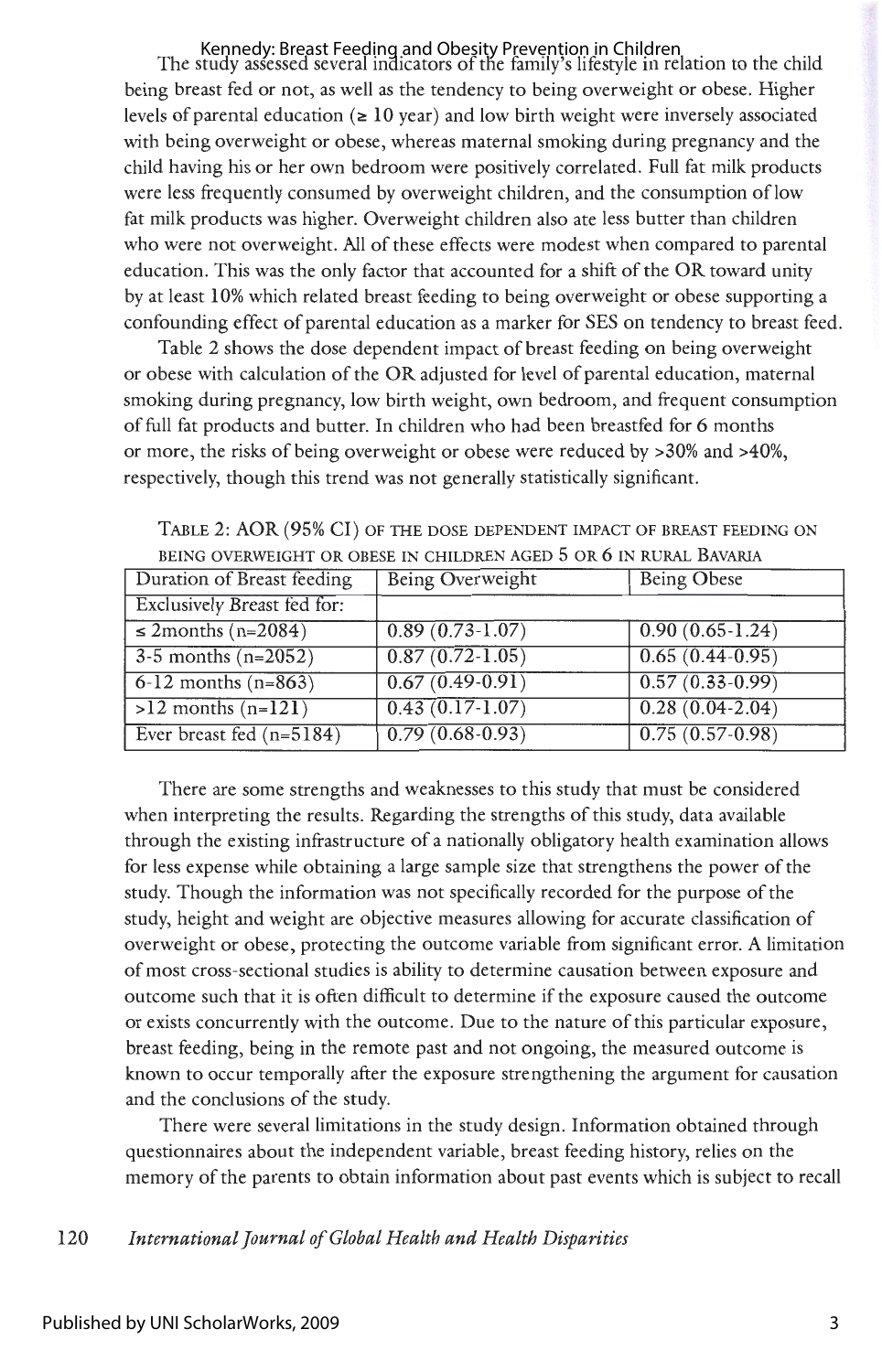bias. Further, it is not possible to determine from this study if there is a culture that favors or opposes breastfeeding in the general population in Germany that might cause participants to consciously or unconsciously report more favorable results, a halo effect. There was a possibility of significant non-response bias as the response rate was 76.7%. It should be noted that the potential effect of non-response bias was found to be limited as the investigators analyzed differences between the responders and non-responders and found that the responders were more likely to have attended all well baby visits (70.6% versus 64.0%), but the mean BMI and the 90<sup>th</sup> and 97<sup>th</sup> percentiles for BMI were similar between groups (mean 15.36 versus 15.34, 90<sup>th</sup> percentile 17.70 versus 17.75, 97<sup>th</sup> percentile 20.12 versus 20.07) decreasing the possibility of potential error. International Journal of Global Health and Health Disparities, Vol. 6, No. 1 [2009], Art. 14

Confounding variables present a challenge for any study assessing an association with breast feeding, as the decision to breast feed is viewed as a personal choice but is believed to be influenced by attitudes, motivation, and personal circumstances. Further, confounding elements are not always obvious to the participant or the investigator and can lead to inaccurate conclusions about the results of a study. The investigators of this study obtained information about a variety of potentially confounding elements with regard to lifestyle, diet, exercise, medical history, smoking exposure, and SES. Indeed, it was found that parental education, a variable used as a surrogate for SES, shifted the OR by greater than 10%. In addition, the investigators believed that potential for confounding was substantial for maternal smoking during pregnancy, low birth weight, own bedroom, and frequent consumption of full fat products and butter products, so each of these elements were adjusted for in the final results. However, parental obesity was not accounted for in this study and has been demonstrated to be associated with childhood obesity, weakening the results of this study due to a potentially confounding effect (Whitaker, 1997).

Lastly, this study shows a visible and consistent trend of a dose dependent protective effect of breast feeding on overweight and obesity, but it must be noted that the Cis cross 1.00 and are wide in most cases, which weakens this proposed relationship. In general, this study was well done and sought to control for many potentially confounding factors to strengthen the validity of the conclusions.

#### *Liese et al., 2001:*

A second cross-sectional study was published in Germany in 2001 by Liese et al. and supported a protective effect of breast feeding on childhood obesity in children 9 and 10 years old. This study specifically aimed to assess the impact of breast feeding on the prevalence of being overweight defined by the 90th age and sex-specific percentile of the German BMI-for-age reference values in children attending fourth grade during the 1995/ 1996 academic year in Munich and Dresden, Germany.

Community-based random samples of children were studied using schools as sampling units for the International Study of Asthma and Allergies in Childhood (ISAAC). Data was obtained through a parental questionnaire that reported on infant nutrition such as breast feeding, current dietary habits, birth weight in categories, preterm birth, and twin status to name a few variables. With regard to breast feeding history, parents were asked if the child had ever been breast fed, the duration of breast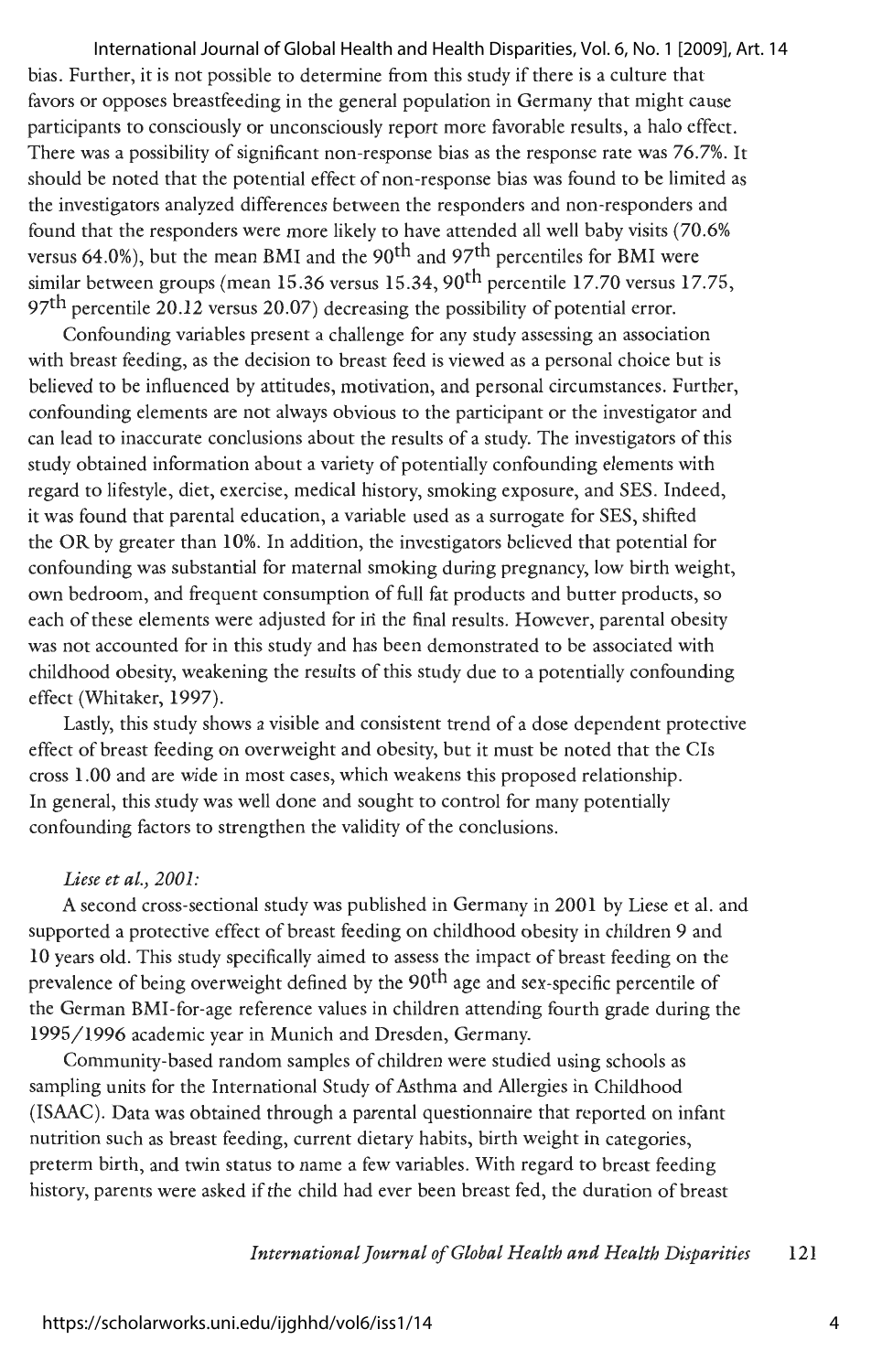feeding, and the duration of exclusive breast feeding, worded to exclude formula, Kennedy: Breast Feeding and Obesity Prevention in Children solid food, and juice. Kappa statistics were used to assess the reproducibility of the breast feeding questions. Recall for breast feeding information was highly reliable in Dresden ( $k=0.69$ ) and Munich ( $k=.84$ ), as was the information on duration (Dresden K=0.84, Munich k=0.75 ), while duration of exclusive breast feeding was moderate in recall accuracy (Dresden k=0.57, Munich k=0.48). In addition to completing the questionnaire, parents were asked to consent separately to a physical examination that measured height and weight. In Dresden and Munich, 34% of children in each city had complete data from both questionnaires and physical examinations and were eligible for inclusion in the study. The analysis included 1256 children from Dresden and 1332 children from Munich selected randomly from the eligible subjects. All analyses were conducted stratified by gender and city first before being presented in summary, only after ruling out major differences. Multivariate logistic regression was used to model the association between breast feeding and prevalent overweight and derive prevalence odds ratios and confidence intervals. All variables on breast feeding duration were included as design variables in the models, with the non-breast fed category serving as the reference group. Confounders considered in the study included German nationality, SES, environmental tobacco smoke, dietary habits, birth order, birth weight, preterm birth, and mother's and father's age at birth. Variables retained in the final multivariate model had to be statistically significant at the 0.05 level.

Analysis of demographic, socioeconomic and anthropometric characteristics of children stratified by city and gender yielded some notable differences. Almost all children in Dresden were of German nationality compared to Munich (>99% versus 86%, respectively). The average age at birth of Dresden parents tended to be substantially lower than that of Munich parents (25 years versus 28 years, respectively). There were no differences in the prevalence of low birth weight or preterm births. At age 9 to 10 years old, children in Dresden were lighter and taller than their Munich peers. Consequently, the prevalence of overweight was markedly lower in Dresden (girls 9 .1%, boys 12.5%) than in Munich (girls and boys 17%). For breastfeeding history, a larger proportion of children were breast fed as infants in Dresden than Munich (87% versus 80%, respectively) though the breast feeding duration at each measured interval was shifted toward a shorter time in Dresden. Overall, the prevalence of overweight was higher in children who had never breast fed (Dresden 16.4%, Munich 24.3%) than those who had been breast fed (Dresden 9.9%, Munich 15.2%). Children who had ever been breast fed in both Dresden and Munich had about half the odds of being overweight, or a 40% reduction, compared to those who had never been breast fed (adjusted for age, sex, city, nationality, SES, and tobacco smoke exposure ) (Table 3). Additional factors were considered, specifically preterm birth, birth weight, and dietary habits, but these factors did not influence the results and were therefore omitted from the final analysis. Note the strength of the afore-mentioned relationship diminished slightly when the cities were combined. A dose response-like relationship was observed between breastfeeding and overweight, regarding each city individually and combined, though the trend was not consistent in the Dresden population or consistently statistically significant in the Munich population or the combined population.

TABLE 3: AOR (95% CI) OF THE DOSE DEPENDENT IMPACT OF BREAST FEEDING ON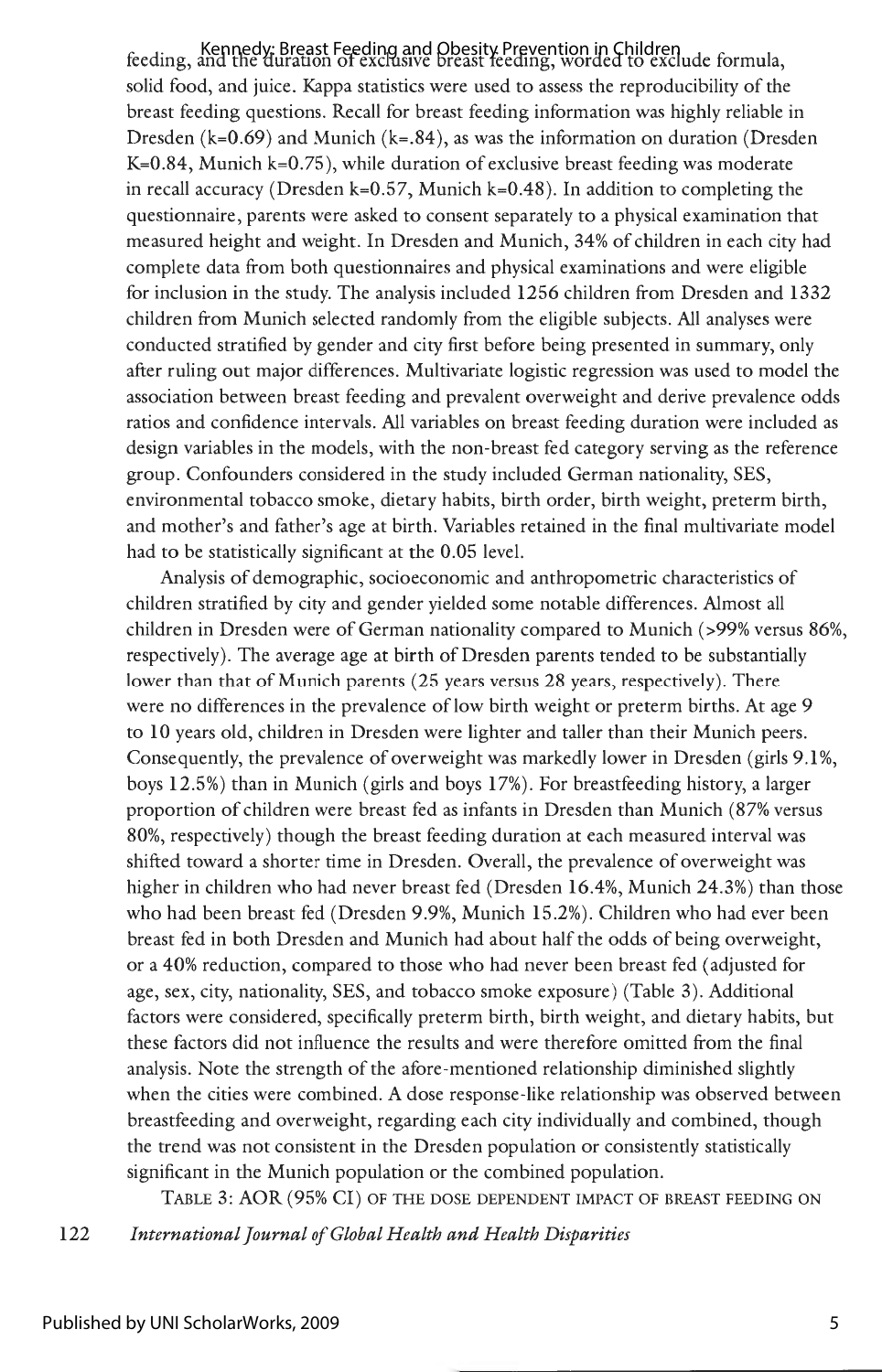BEING OVERWEIGHT International Journal of Global Health and Health Disparities, Vol. 6, No. 1 [2009], Art. 14

(90TH PERCENTILE FOR GERMAN AGE REFERENCE VALUES) IN CHILDREN AGED 9 OR 10 IN A COMBINED POPULATION OF CHILDREN FROM DRESDEN AND MUNICH, GERMANY.

| Duration of Breast Feeding                | Dresden           | Munich $(n=1332)$ | Total $(n=5288)$         |
|-------------------------------------------|-------------------|-------------------|--------------------------|
|                                           | $(n=1256)$        |                   |                          |
| Never                                     |                   |                   |                          |
| Ever                                      | $0.55(0.34-0.91)$ | $0.54(0.38-0.79)$ | $-\frac{1}{0.66}$ (0.52- |
|                                           |                   |                   | 0.87)                    |
| <b>Exclusive Breast Feeding Duration:</b> |                   |                   |                          |
| None                                      | 1 O               |                   |                          |
| $<$ 2 months                              | $0.50(0.28-0.88)$ | $0.73(0.48-1.11)$ | $0.70(0.49-$             |
|                                           |                   |                   | 0.99                     |
| 2-4 months                                | $0.66(0.38-1.13)$ | $0.48(0.31-0.76)$ | $0.68(0.48-$             |
|                                           |                   |                   | $0.98$ )                 |
| $>5$ months                               | $0.40(0.18-0.90)$ | $0.40(0.24-0.67)$ | $0.51(0.33 -$            |
|                                           |                   |                   | 0.80                     |

Liese's study has many strengths and weaknesses that need to be mentioned. As in Von Kriese's study, this study was a cross-sectional study that utilized a large sample size and preexisting information to determine BMI affording similar strengths and weaknesses specific to these methods of data collection as previously discussed. It also utilized a parental questionnaire to obtain information about breastfeeding history and other history pertinent to the patient affording similar weaknesses (recall bias and halo effect), as previously discussed. Another problem present in the study was the possibility of significant non-response bias, though the investigators demonstrated moderate to strong accuracy of the data through kappa statistical analysis methods. The study adjusted for many possibly confounding variables. However, this study, as in the study by Von Kriese et al, did not account for parental obesity and weakened the validity of the study results as parental obesity is the strongest known risk factor for obesity in offspring (Whitaker, 1997). It should be noted that both German studies demonstrated an effect of breastfeeding on childhood obesity of similar order of magnitude, an approximately 40% reduction of odds, in two different age groups and in two different cities, strengthening the validity of the conclusion that a protective effect exists for breast feeding on adverse childhood weight. Lastly, there was a visible though inconsistent trend of a dose dependent protective effect of breast feeding on overweight, but it must be noted that the Cis frequently crossed 1.00 and were wide. In general, this study was well done and sought to control for many potentially confounding factors to strengthen the validity of the conclusions.

## *Hediger et al., 2001:*

An American study by Hediger et al., in 2001 showed a risk reduction of being at risk for overweight (BMI 85<sup>th</sup> to 94<sup>th</sup> percentile) with a history of having been breast fed in children 3 to 5 years old . A similar relationship was shown with regard to being overweight (BMI >95<sup>th</sup> percentile), though the relationship was not as strongly supported by the data.

Information and child overweight status were taken from the National Health and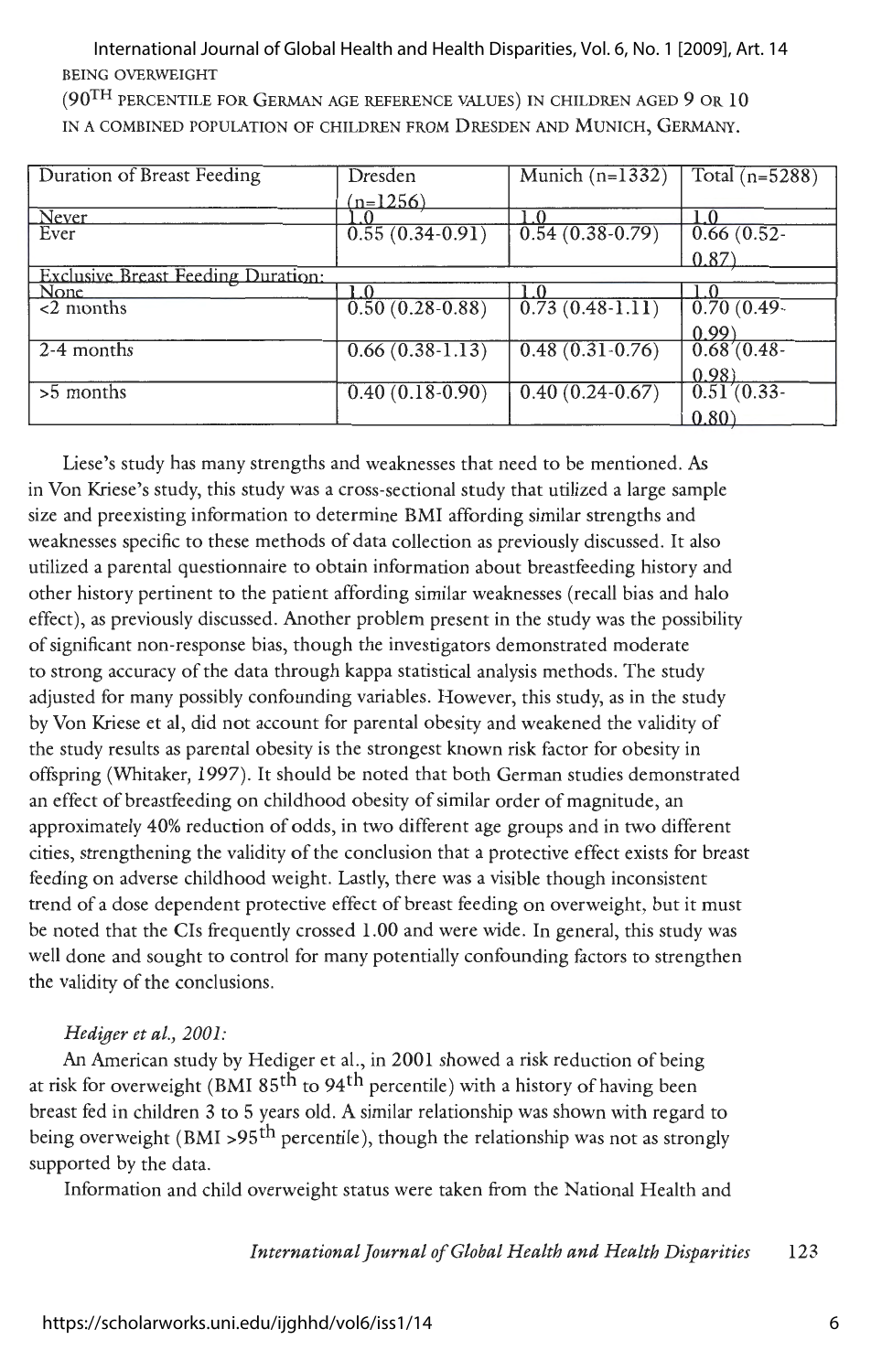Nutrition Examination Survey III, a cross-sectional survey conducted by the National Kennedy: Breast Feeding and Obesity Prevention in Children Center for Health Statistics/CDC from 1988 to 1994. Information was taken from birth certificates including sex, birth pleurality, birth weight, birth order, and length of gestation. Region of residence was determined using US Census Bureau categories and definitions serving as a marker for SES. A questionnaire was completed by parents that allowed for report on parental level of education, mother's age at time of child's birth, smoking during pregnancy, maternal current weight and height allowing for calculation of BMI, and neonatal hospitalization. Information about infant feeding practices were obtained specifically to report breast fed children as those who were fully breast fed (no liquids daily other than breast milk or water), and duration of full breast feeding (less than 2 months, 3 to 5 months, 6 to 8 months, and 9 months or longer). Timing of introduction of solid foods was considered separately. Body weight and mass allowing for calculation of BMI was obtained using standard anthropometric techniques. BMI for age and sex was chosen as the primary dependent variable with a BMI between the 85th and 94th percentile corresponding to being at risk for overweight, and BMI >95th percentile as overweight. A sample of 2685 children were selected for inclusion as they were singleton pregnancies, appropriate birth weight (10<sup>th</sup> to 89<sup>th</sup> percentile by race), without significant medical problems that could have affected growth, and information was complete from the questionnaire and examination, representing 93 .3% of the population for which any information was obtained. SUDAAN software, which incorporates the heterogeneity in survey weight along with the clustering effect in survey design, was used for statistical analysis and to estimate errors. The effect of duration of full breast feeding on child BMI was examined by multiple regression. The likelihood of being at risk of overweight and overweight among fully breastfed as compared with never breast fed children was estimated using the SUDAAN MULTILOG procedure that is an extension of traditional logistic regression. Possible confounding variables were selected for inclusion based on both forward selection and backward deletion, with the decision to include or delete based on changes in the significance and *6* values of the duration of breast feeding.

Table 4 shows a 37% reduction in risk of overweight (BMI 85<sup>th</sup> to 94<sup>th</sup> percentile) if ever breastfed, although the protective effect did not appear dose dependent. For overweight (BMI >95<sup>th</sup> percentile), a 16% reduction in risk was shown, though the relationship was not statistically significant, nor was there a clear dose dependent effect with duration. Adjustment for potential confounding by race/ethnicity, sex, age group, mother's BMI status, and the timing of introduction of solid foods was performed.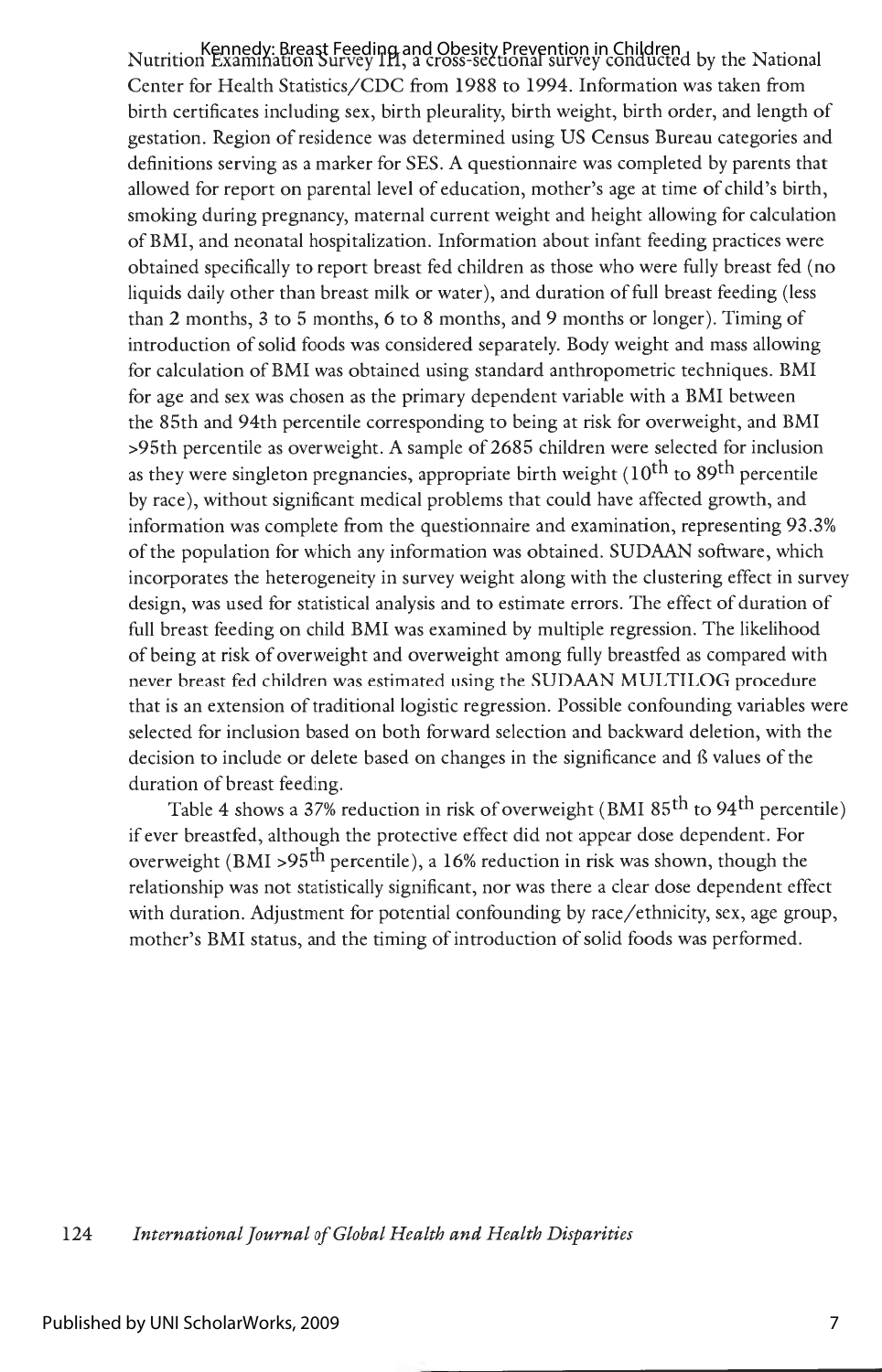TABLE 4: PREVALENCE AND ADJUSTED ODDS RATIOS (95% Cl) OF THE DURATION OF BREAST FEEDING AND WEIGHT STATUS FOR 3 TO 5 YEAR OLD CHILDREN FROM THE **NHANES** III STUDY. International Journal of Global Health and Health Disparities, Vol. 6, No. 1 [2009], Art. 14

| <b>Breast Feeding</b>  | Prevalence              | At Risk of    | Prevalence | Overweight     |
|------------------------|-------------------------|---------------|------------|----------------|
|                        | At Risk of              | Overweight    | Overweight |                |
|                        | Overweight              |               |            |                |
| Never $(n=1398)$       | 13.0(1.2)               | 1.00          | 8.8(1.1)   | 1.00           |
| Ever $(n=1158)$        | 9.2(1.3)                | $0.63(0.41 -$ | 7.6(1.3)   | $0.84(0.62 -$  |
|                        |                         | 0.96)         |            | 1.13)          |
| Duration in months:    |                         |               |            |                |
| $\leq$ 2months (n=567) | 8.6(2.1)                | 0.57(0.32)    | 9.6(2.2)   | $0.98(0.67 -$  |
|                        |                         | 1.02)         |            | 1.43)          |
| $3-5$ months (n=231)   | $\overline{10.3}$ (2.9) | $0.69(0.35 -$ | 6.2(2.4)   | $0.70(0.33 -$  |
|                        |                         | 1.33)         |            | 1.48)          |
| 6-8 months $(n=162)$   | 8.1(2.4)                | $0.55(0.27 -$ | 5.3(1.8)   | $0.65'(0.34-$  |
|                        |                         | .12)          |            | 1.24)          |
| $\geq 9$ months (198)  | $\overline{10.6}$ (3.1) | $0.76(0.32 -$ | 6.7(2.2)   | $0.75(0.29 -$  |
|                        |                         | 1.80)         |            | $1.95^{\circ}$ |

However, the study reports that there were factors that were significantly associated with child overweight in the multiple logistic regression models. Mexican American children were at significantly increased risk of overweight (AOR 1.76, 95% CI 1.05- 2.94). Children were at moderately increased risk for being overweight with an overweight mother (AOR  $1.54$ , 95% CI 0.93 – 2.57), but nearly 3 times more likely to be at risk of overweight with maternal obesity (AOR 2.97, 95% CI 1.88-4.69).

This study includes the smallest sample size of the studies discussed in this paper, and may account for the failure to find a statistically significant association and dose dependent protective effect of breast feeding on childhood weight problems. Information obtained from questionnaires was subject to recall bias and a halo effect, limitations discussed in the study by Von Kriese . A notable strength of the study is that it obtained information about maternal obesity that has been shown to positively affect child weight in other studies and was found to hold true in this study. Also, the study utilized a design that accounted for many potentially confounding variables. Though the data did not support a statistically significant association between the study variables, the association was of a similar order of magnitude to the other studies discussed and supports a protective effect of breast feeding on childhood weight problems that is consistent with another American study with a larger subject population, addressed next.

#### *Gillman et al., 2001:*

This American study, in 2001, addressed the risk of overweight in relation to breast feeding as well as duration of breast feeding in older children and adolescents age 9 to 14 years old.

The subjects in the Growing Up Today Study are children of subjects in the ongoing Nurses' Health Study II, a cohort study of over 116,000 registered nurses. Children completed a survey in the fall of 1997 detailing report of age, sex, race or ethnicity, height, weight, Tanner Stage of sexual maturity, age of menarche for girls,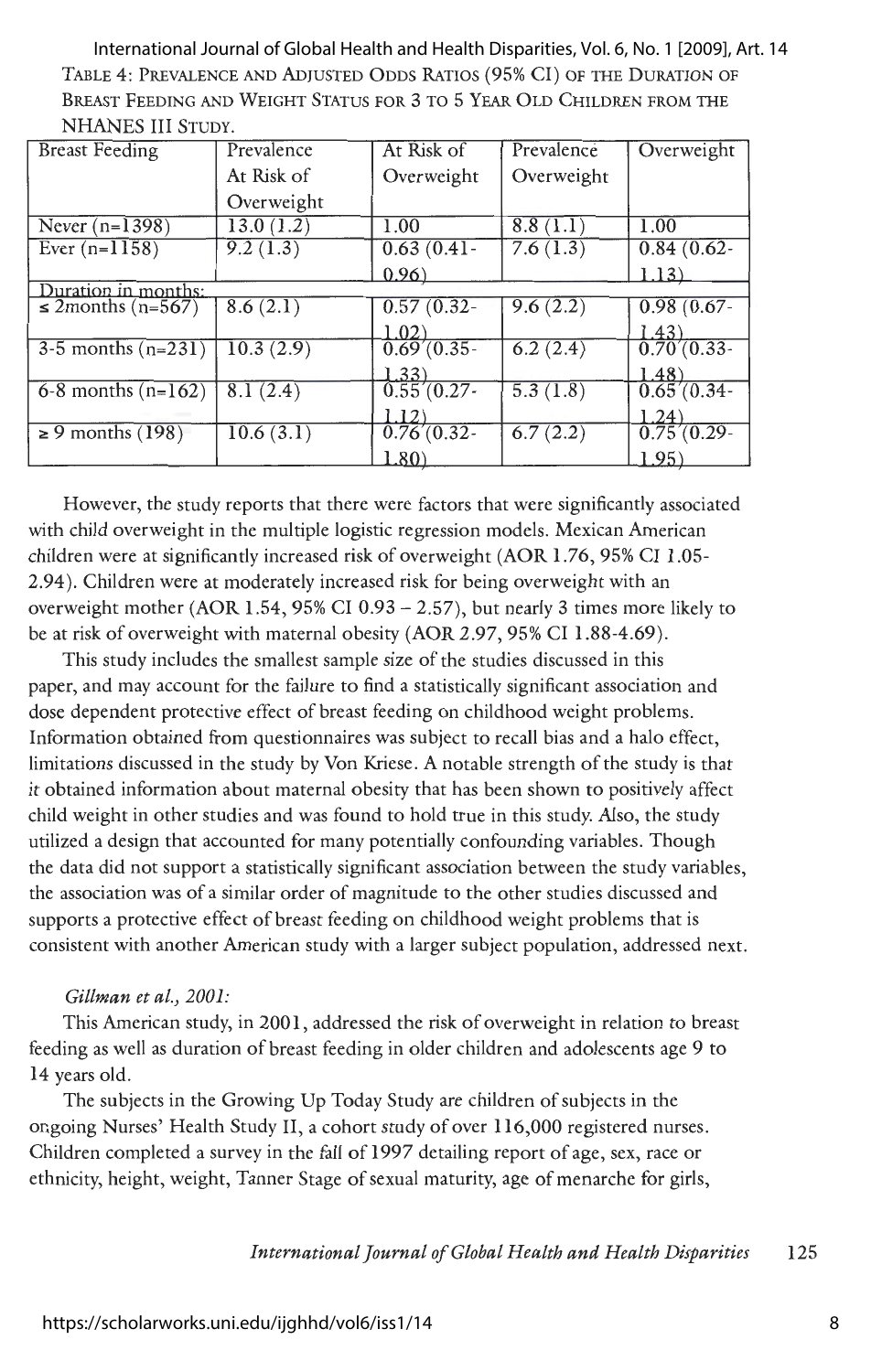television watching, diet and physical activity in the previous 12 months. The mothers Kennedy: Breast Feeding and Obesity Prevention in Children of these children completed a supplemental questionnaire in 1997 reporting on child's birth weight, birth length, gestation, medical conditions during childhood, and infant feeding practices. Regarding feeding, mothers reported the predominant liquid feeding method in the first 6 months oflife and the duration of any breast feeding. Mothers also provided information about introduction of solid foods, cow's milk, infant formula and type of formula. Mother's height and weight at age 18 years of age and in 1989, 1991, 1993 and 1995 were also reported. Maternal smoking habits, dietary restraint, history of weight cycling, diet, and physical activity were addressed. Estimates of household income were obtained as a measure of SES by mapping the subject's address using the US Census data from 1990. Subjects were excluded from the study if information was missing, mothers reported a gestation of less than 34 weeks, or the child had a history of a medical condition that might have interfered with growth, such that 15,341 study subjects were utilized. The 2 exposures of interest were predominance of breast feeding (mostly or only fed breast milk versus mostly or only fed formula) in the first 6 months and duration of breast feeding (less than 3 months versus at least 7 months). The outcome of interest was overweight defined as BMI exceeding the age- and sexspecific 95<sup>th</sup> percentile of US children. Logistic regression models were used to adjust for covariates including Tanner Stage, age, sex, television and physical activity, daily energy intake, mother's BMI in 1995, birth weight, birth order, household income, mother's smoking history, dietary restraints, weight cycling, and weight concerns. as these variables were known to be associated with adolescent obesity or statistical analysis suggested a high likelihood of a confounding effect. Of note, menarcheal status of female subjects did not suggest a confounding effect and was not included as a covariate. Information on overweight prevalence, ORs and 95% Cls were reported.

Table 5 shows age-adjusted mean adolescent BMI and proportions of subjects who were overweight by type of infant feeding in the first 6 months of life. In both sexes, mean BMI and prevalence of overweight generally rose across categories, with the lowest values in the breast milk only category, though no indication of statistical significance was reported in the study.

|                     | Boys $n=7155$     |                          | Girls $n=8186$ |                          |
|---------------------|-------------------|--------------------------|----------------|--------------------------|
| Category            | Mean BMI          | Prevalence<br>Overweight | Mean BMI       | Prevalence<br>Overweight |
| <b>Br</b> Milk Othy | 18.9              | 7.1                      | 18.8           | 4.1                      |
| Bi Milk>Formula     | $\overline{19.1}$ | 79                       | 18.9           | 4.4                      |
| Roth Equally        | 19.3              | 10.8                     | 19.0           | 4.5                      |
| Formula>Br Milk     | 19.5              | 12.0                     | 13.1           | 6.2                      |
| Formula Only        | 19.3              | 10.0                     | 19.3           | 6.8                      |

TABLE 5: MEAN AGE-ADJUSTED BMI AND PREVALENCE OF SUBJECTS CLASSIFIED AS OVERWEIGHT AT AGE 9 TO 14 YEARS, BY CATEGORY OF INFANT FEEDING IN THE FIRST 6 MONTHS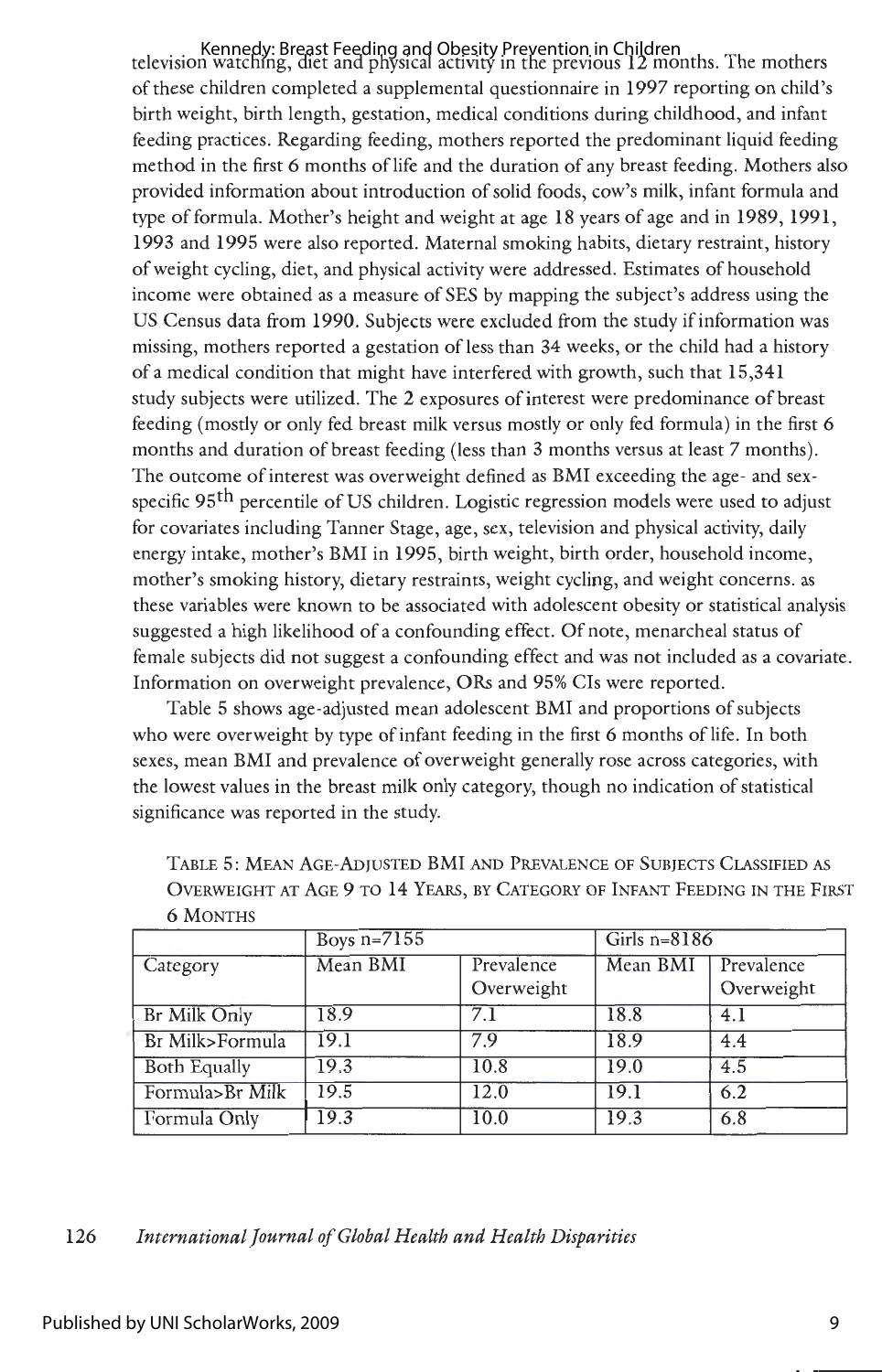Adolescents who were breast fed longer had lower age-adjusted mean BMI and generally had lower risks of overweight, though no indication of statistical significance was reported (Table 6). International Journal of Global Health and Health Disparities, Vol. 6, No. 1 [2009], Art. 14

| OVERWEIGHT AT AGE 7 TO IT TEARS, BI DOKATION OF DREAST FEEDING IN INFANCT |               |            |                   |            |
|---------------------------------------------------------------------------|---------------|------------|-------------------|------------|
|                                                                           | Boys $n=7155$ |            | Girls $n=8186$    |            |
| <b>Months Duration</b>                                                    | Mean BMI      | Prevalence | Mean BMI          | Prevalence |
|                                                                           |               | Overweight |                   | Overweight |
| $\Omega$                                                                  | 19.4          | 9.9        | 19.3              | 6.4        |
| <1                                                                        | 19.4          | 15.5       | 19.1              | 6.6        |
| $1 - 3$                                                                   | 19.4          | 11.6       | $\overline{19.1}$ | 5.2        |
| $4-6$                                                                     | 19.1          | 8.6        | 19.0              | 5.0        |
| $7 - 9$                                                                   | 19.1          | 7.9        | 19.0              | 5.3        |
| $\overline{59}$                                                           | 18.9          | 6.8        | 18.7              | 3.8        |

TABLE 6: MEAN AGE-ADJUSTED BMI AND PREVALENCE OF SUBJECTS CLASSIFIED AS OVERWEIGHT AT AGE 9 TO 14 YEARS, BY DURATION OF BREAST FEEDING IN INFANCY

Using multivariate models, the study found that adolescents who were mostly or only fed breast milk versus mostly or only fed infant formula in the first 6 months oflife were an approximately 22% lower risk of overweight (fully adjusted OR 0.78, 95% CI 0.66-0.91). Inverse associations were present between duration of breast feeding versus risk of overweight such that infants breast fed for at least 7 months were approximately 20% less likely to be overweight than those breast fed less than 3 months when adjusted for potentially confounding variables of Tanner stage, age, sex, television and physical activity, daily energy intake, mother's BMI in 1995, birth weight, birth order, household income, mother's smoking history, dietary restraints, weight cycling, and weight concerns (AOR 0.80, 95% CI 0.67-0.96). Mothers who fed their infants only breast milk in the first 6 months of life had the lowest mean BMI of 24.5, whereas those who fed their infants only formula had the highest mean value of 25.7 in a consistently dosedependent relationship. Mothers' BMI was a strong predictor of offspring overweight when comparing mothers with BMI less than 25 versus greater than 30 (AOR 0.27, 95% CI 0.21-0.33). Variables not mentioned, such as solid foods, cow's milk, and infant formula choice, neither predicted the outcomes nor confounded ( data not shown in study).

This study was a very thorough study showing the protective effect and dose dependent relationship of breast feeding on childhood obesity in 9 to 14 year old children in United States offspring of nurses, though specific strengths and weaknesses should be mentioned. Regarding study weaknesses, the study utilized questionnaires to obtain information from the mother about feeding history, medical history, and pregnancy circumstances. Children reported information about their own height and weight that was used to determine BMI, physical activity, eating habits, energy expenditure, and stage of puberty. Information from these questionnaires was subject to recall bias and a halo effect, limitations discussed in the study by Von Kriese. The calculation of BMI in this study also depended on a child's recall of recent height and weight and was not objectively measured at the time of the questionnaire, which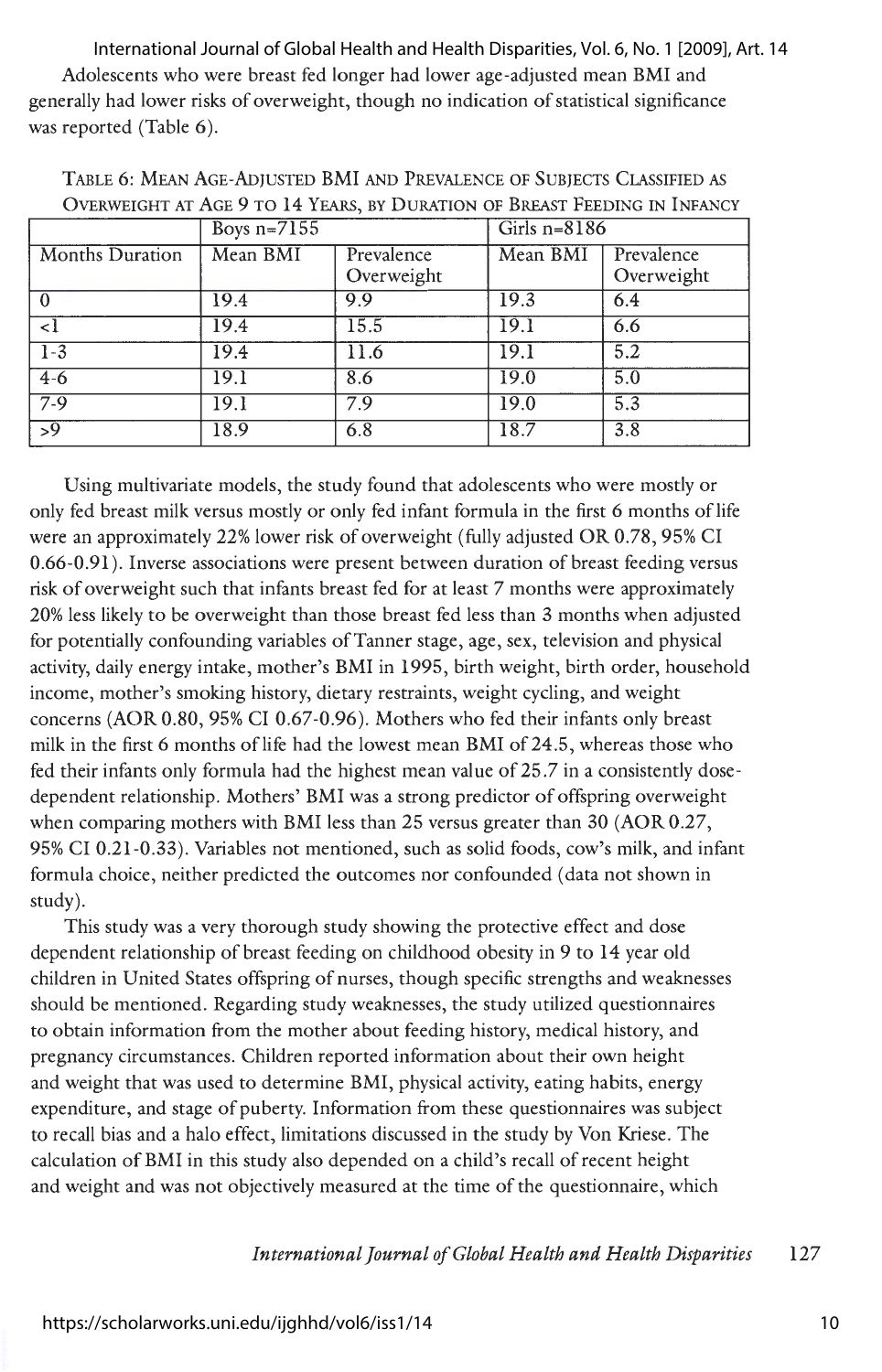added another potential source of error compared to the German studies previously Kennedy: Breast Feeding and Obesity Prevention in Children discussed. Lastly, data reported with adjustment for potentially confounding variables demonstrated wide confidence intervals in most cases, weakening the strength of the proposed conclusions.

There are two concerning elements regarding the study population. Like the German studies, these investigators utilized an existing cohort of subjects being studied for another purpose. This allowed for a large sample size and increased power that strengthened the conclusions drawn by the investigators. However, no mention was made about the response rate, which is important when considering non-response bias. Also, considering the individuals studied, the subject population was not inclusive of the general population or a random selection of the general population. The initial study population was a group of registered nurses implying middle-class SES and a more homogenous group, minimizing variability of education and occupation that can make generalizability of the data to the general US population difficult.

Regarding strengths of the study, a notable strength of the study is adjustment for a large number of potentially confounding variables. In contrast to the German studies, a more direct measure of SES was obtained and analyzed for possible confounding, as SES has been shown to be independently associated with breast feeding ( directly correlated) and obesity (indirectly correlated) (Ford, 2000). Also, maternal BMI was taken into account, and found that maternal overweight is correlated with child overweight, as has been shown in previous studies (Whitaker, 1997). Even after consideration for potentially confounding variables, substantial associations remained between breastfeeding and overweight and duration of breastfeeding and overweight after adjustment for potentially confounding variables. Also, a similar order of magnitude of protection was found regarding the effect of breast feeding on childhood overweight and obesity compared to German studies previously described, strengthening the validity of the conclusions.

#### *Toschke et al., 2002:*

A cross-sectional survey published in 2002 by Toschke et al. found a reduced prevalence of overweight and obesity associated with breastfeeding in individuals age 6 to 14 from the Czech Republic. The study subjects live in a setting where socioeconomic status was homogenous and the vast majority of infants are breast fed, affording less potential confounding compared to studies previously discussed.

Data was obtained in a nationwide anthropometric survey in 1991 from a representative sample of schools that were randomly selected across the Czech Republic. Parents completed a questionnaire that included information about breast feeding history and other life style factors. Additional information reported on the questionnaire included parental heights and weights, allowing for calculation of BMI, educational level, maternal smoking at time of data collection, child birth weight, presence of siblings in the home, physical activity of the child, and consumption of fruit. An anthropometric examination of children that included measurement of height and weight was performed in a standardized manor in physical education classes by teachers. Complete information was available for 33,768, or 97.7%, of the subjects and included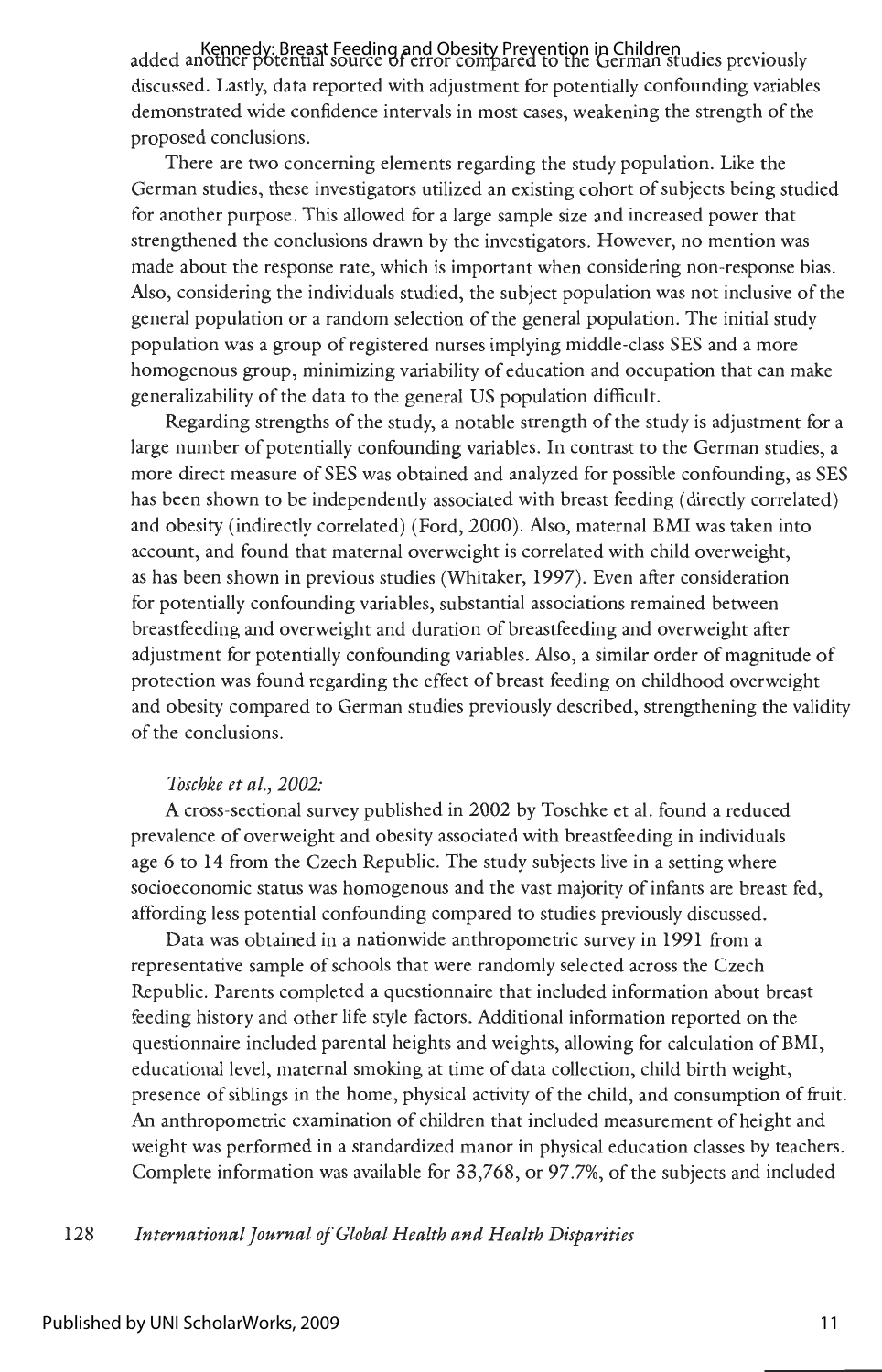in the study. BMI was calculated and dichotomized at age and gender-specific percentiles in overweight (>90<sup>th</sup> percentile) and obesity (>97<sup>th</sup> percentile) based on the examined population sample, which served as a reference sample for the Czech population. The prevalence of overweight and obesity were calculated by the duration of breastfeeding according to four categories: less than one month,  $>l - 3$  months,  $>l - 3$  months, and >6 months, though no distinction was made between exclusive and partial breast feeding. Confidence limits were based on binomial distributions at parental  $BMI \geq 30$ kg/m2, educational level  $\geq 10$  years, maternal smoking, birth weight  $\geq 4000$  grams, daily television > 1 hour, having siblings, sport participation outside of school, and daily consumption of fruit. Crude odds ratios were estimated using chi-squared testing. Confounding was defined by a change of at least 10% of the odds ratio for breast feeding and overweight or obesity. All variables associated with overweight or obesity at a level of P<0.l in the bivariate analyses were considered in logistic regression modeling. International Journal of Global Health and Health Disparities, Vol. 6, No. 1 [2009], Art. 14

Table 6 shows that 90.7% of children in the study were ever breast fed, and 9 .3% of children were never breast fed. The prevalence of obesity was 3.2% (95% CI 3.0- 3.4) in breast fed children, compared with 4.4% (95% CI 3.7-5.2) in non-breast fed children. Longer duration of breast feeding was associated with decreased prevalence of overweight, though no such duration-dependence effect was observed for obesity.

TABLE 6: DURATION OF BREAST FEEDING AND PREVALENCE (95% CI) OF OVERWEIGHT (BMJ >90TH PERCENTILE) OR OBESITY (>97TH PERCENTILE) AMONG CZECH CHILDREN AGED 6 TO 14 YEARS.

| Duration of Breast Feeding           | Prevalence Overweight | Prevalence Obese |
|--------------------------------------|-----------------------|------------------|
| Never $(n=3127, 9.3\%)$              | $12.4(11.3-13.6)$     | $4.4(3.7-5.2)$   |
| Ever $(n=30,641, 90.7%)$             | $9.3(8.9-9.6)$        | $3.2(3.0-3.4)$   |
| Duration:                            |                       |                  |
| $\leq$ 1 mo (n=9468, 28.0%)          | $9.7(9.1 - 10.3)$     | $3.3(3.0-3.7)$   |
| $>1$ mo $ \leq$ 3 mo (n=14,892,      | $9.1(8.6-9.5)$        | $3.0(2.8-3.3)$   |
| 44.1%)                               |                       |                  |
| $>3$ mo $\cdot$ $\leq$ 6 mo (n=3869, | $9.0(8.1-10.0)$       | $3.2(2.7-3.8)$   |
| $11.5\%)$                            |                       |                  |
| $>6$ mo (n=2412, 7.1%)               | $9.0(7.9-10.3)$       | $3.5(2.8-4.3)$   |
|                                      |                       |                  |

The study found higher prevalence for weight problems in children with parental obesity, maternal smoking, high birth weight and more than one hour of television watching daily. High parental education, sports outside of school, and having siblings were associated with lower prevalence of weight problems in children, though only parental obesity was found to potentially confound the relationship between breast feeding and childhood weight problems ( data not shown). A 20% protective effect of breast feeding on overweight (OR 0.80, 95% CI 0.71-0.90) and obesity (OR 0.80, 95% CI 0.66-0.96) were found after adjustment for all of the mentioned variables.

The results of this study concur with those previously described, that breast feeding affords a protective effect against childhood weight problems in children age 6 to 14 in the Czech Republic. A unique element of this study is the homogenous population with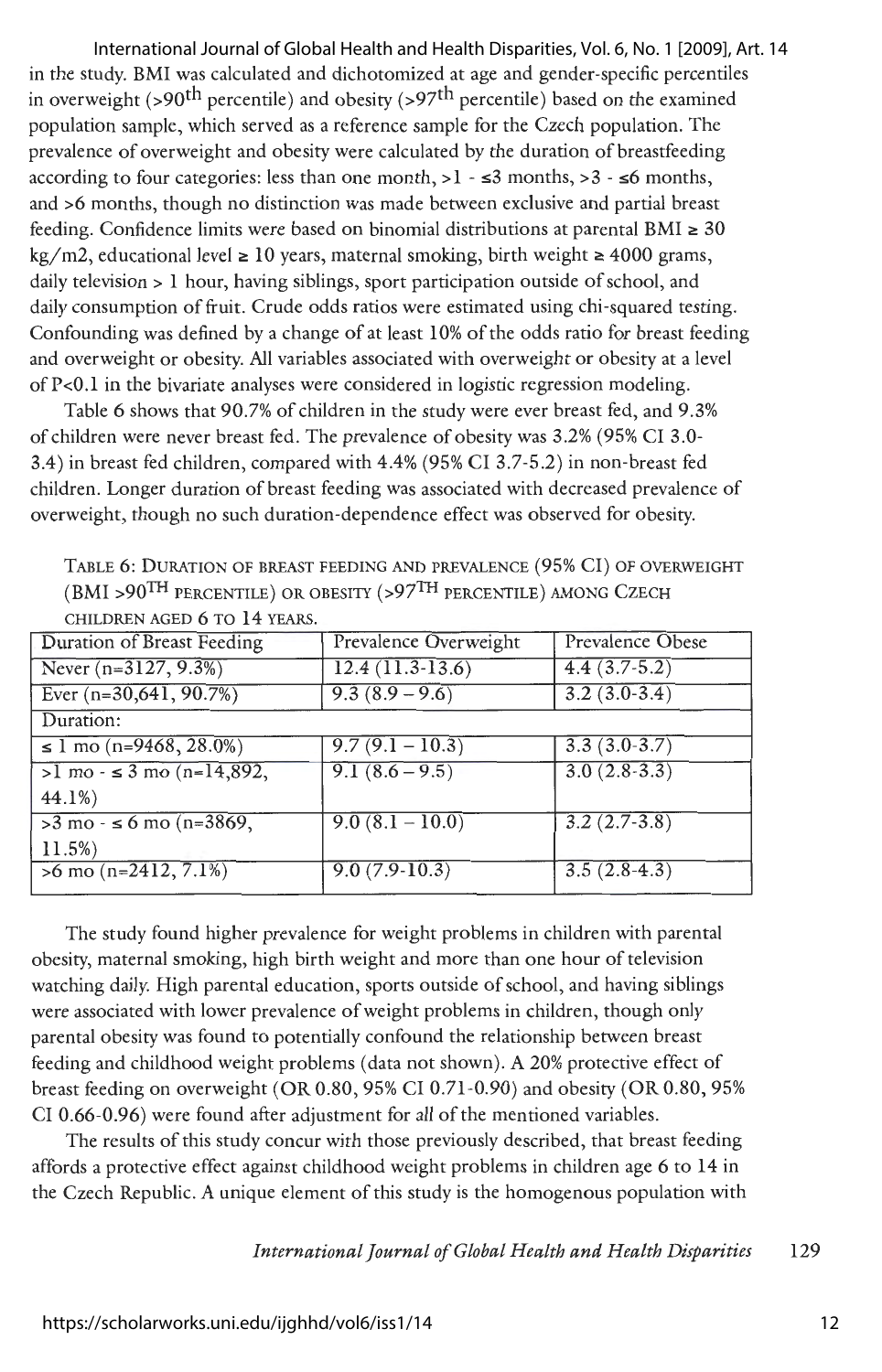less potential for confounding by SES, as the Czech Republic at that time was a socialist Kennedy: Breast Feeding and Obesity Prevention in Children country without major social differences between individuals. Further, the children in the study were overwhelmingly breast fed, providing control for other unascertainable, but potentially confounding, factors relating to personal choice, attitudes, and convenience that further strengthen the conclusions. Lastly, additional strengths of this dataset are its study size, very small degree of nonresponse, and completeness regarding potentially confounding factors, specifically maternal obesity. However, the study is limited by factors relating to cross sectional studies, such as recall bias and the use of the questionnaire as a means to obtain data, as previously discussed. The results of this study provide evidence for a biologically protective. An effect that is largely biological is also generalizable to the human population, as it is uncompromised by environmental effects and cultural elements. This study provides, perhaps, the strongest support for the protective relationship between breast feeding and childhood obesity.

## CONCLUSION

Currently, there are approximately 20 studies worldwide addressing the effect of breast feeding on childhood obesity published since the 1960's. Five of the most recent publications are discussed in this paper addressing children and adolescents age 3 to 14 years of age in three countries. Each of the five publications utilized similar study designs in the form of a cross sectional survey with information obtained largely through questionnaires requiring parental recall as well as physical examinations. Each study attempted to adjust for factors found to be confounding in previously published papers as well as those that the investigators hypothesized could be confounding. Factors consistently found to confound the relationship between breast feeding and childhood obesity include parental obesity, parental education and SES, though no study was able to adjust for all potentially confounding variables. Each publication was able to provide support for the protective effect of breast feeding on childhood obesity and many provided support of a dose dependent effect regarding duration of breast feeding. The strength of the data to support the relationship varied greatly between studies. It is my impression that it is impossible to perform a study that perfectly accounts for all potential confounding while obtaining the power necessary to provide statistically significant results. However, collectively, the positive effect is shown to exist to some extent in each paper.

I believe a protective effect of breast feeding exists as one piece of many intertwined influences on childhood obesity including genetic makeup, lifestyle, diet, and physical activity. Further, breast feeding has been shown to positively impact other areas of health including disease prevention, bonding between mother and child, and affords a financial benefit to society. It is my opinion that women should be encouraged to breast feed to the extent that they are physically able within the first year of the child's life. This requires support in the form of comfortable and private areas while going into public and accommodations when returning to work. In turn, society will benefit from a populace who experience improved health, well-being, and decreased monetary expenditure for infant formula as breast feeding increasingly becomes the norm. REFERENCES: